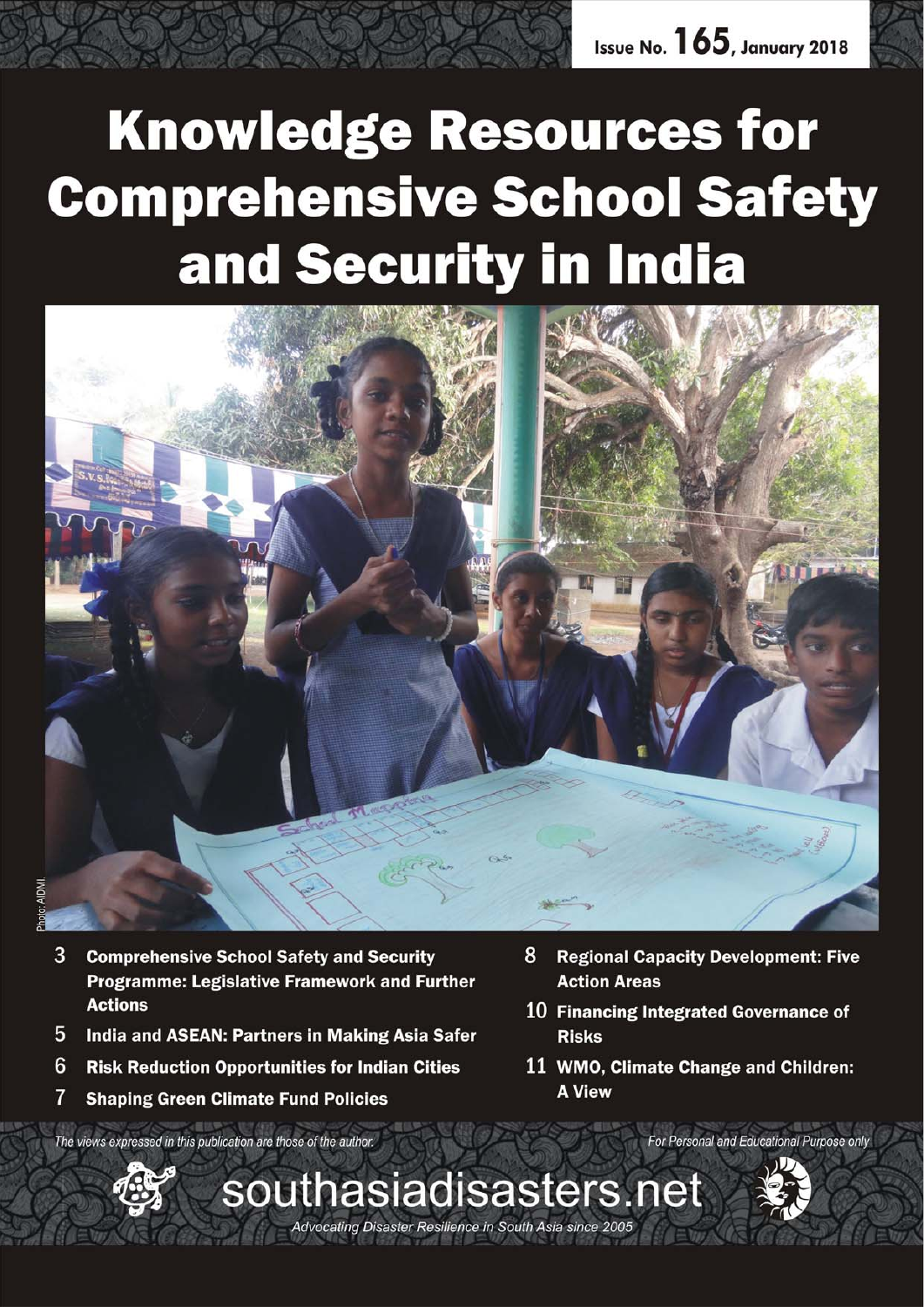#### **ABOUT THIS ISSUE**

India is home to 1.5 million<br>schools with more than 250 schools with more than 250 million students, making it a country with one of the highest number of students in the world. It is a well-known fact that India's vulnerability to natural hazards cascades down to its schools and adversely affects the safety and security of its school going children. Apart from natural hazards, the risk of violence, sexual abuse, exploitation and neglect also loom large on these children. In order to protect this large part of its demographic from various risks, many school safety initiatives have been launched in India.

This issue of *Southasiadisasters.net* is titled "Knowledge Resources for Comprehensive School Safety and Security in India." It focuses on the innovations in service delivery and the lessons learnt in carrying out the Comprehensive School Safety and Security Programme (CSSSP) in India. A collaboration between UNICEF and many state governments, the CSSSP is unique as it has focused not only on addressing disaster risk reduction (DRR) concerns but also child protection concerns.

As the CSSSP has been rolled out in 5 states of India, a lot of lessons on programme design, delivery, stakeholder management, scaling-up and sustainability have been learnt. This issue is a compendium of such lessons that have been captured as knowledge resources to aid other government and nongovernment actors who intend to start similar programmes in India to improve the safety and security of it's children.

**– Kshitij Gupta**

#### INTRODUCTION

# Emerging Knowledge on CSSSP in India

In recent years, India has emerged<br>as a hub of knowledge and as a hub of knowledge and innovation in programming school safety and security initiatives. This is not surprising considering the fact that India has one of the highest numbers of children in the world (39%) as per the census of 2011. With massive challenges such in the sectors like health, education, nutrition and sanitation India has evolved several measures to protect its schools and students from all types of risks. The intent to protect the country's children in reflected in the Comprehensive School Safety and Security Programme (CSSSP).

A Round Table organized by Gujarat Institute of Disaster Management (GIDM) in Gandhinagar in Gujarat in January 2018 highlighted the new knowledge on ways to bridge the gap between the policy makers, schools, and the middle level authorities and civil society leaders around climate risk and uncertainty. The discussion illustrated that ways of bridging the gap between these stakeholders — who to link up with, how to link, why, and when — is of great relevance to the other states of India.

GIDM Director General, Shri P.K. Taneja, pointed out to the Round Table participants that such emerging knowledge of bridging the gap must be made available to school children and the teachers so that its use can be mainstreamed in education itself.

According to the research on uncertainty in Indian cities done by the Indian Institute of Technology (IIT) Bombay, we know far more on safety and security than we previously ever did. There are several urban school safety initiatives in India, including those of Gorakhpur Environmental Action Group (GEAG) in Uttar Pradesh and Centre for Development Studies and Activities (CDSA) in Pune with UNICEF support. What is needed is consolidating emerging knowledge on making schools safer in large cities for sharing with India's metros. As Lyla Mehta, Professorial Fellow of Institute of Development Studies (IDS), UK, pointed out that transformation of urban India to green and clean economy is more likely if India uses its own experience of adaptation and mitigation to build resilience.

The Sunderbans are India's hotspot for both disaster risk and climate resilience efforts. The civil society organisations lead by Indian Institute of Health Management Research (IIHMR) discussed the ways to deal with diverse perspectives on CSSSP to make unified and direct impact on risks faced by communities. Dr. Tuhin Ghosh suggested, drawing from his recent book titled 'Natural Hazards Management in Asia'1, that India has unique new knowledge on risk reduction and resilience building related to delta areas of Sunderbans that is of use to schools in costal India and other deltas of Asia.

The above areas are key to inform next steps towards making CSSSP knowledge successful not only in India but also in other South Asian countries such as Nepal and Bangladesh.

#### *–* **AIDMI Team**

1 Pal, Indrajit and Ghosh, Tuhin (2018). *Natural Hazards Management in Asia.* New Delhi: SAGE Publication India Pvt. Ltd. 1-382.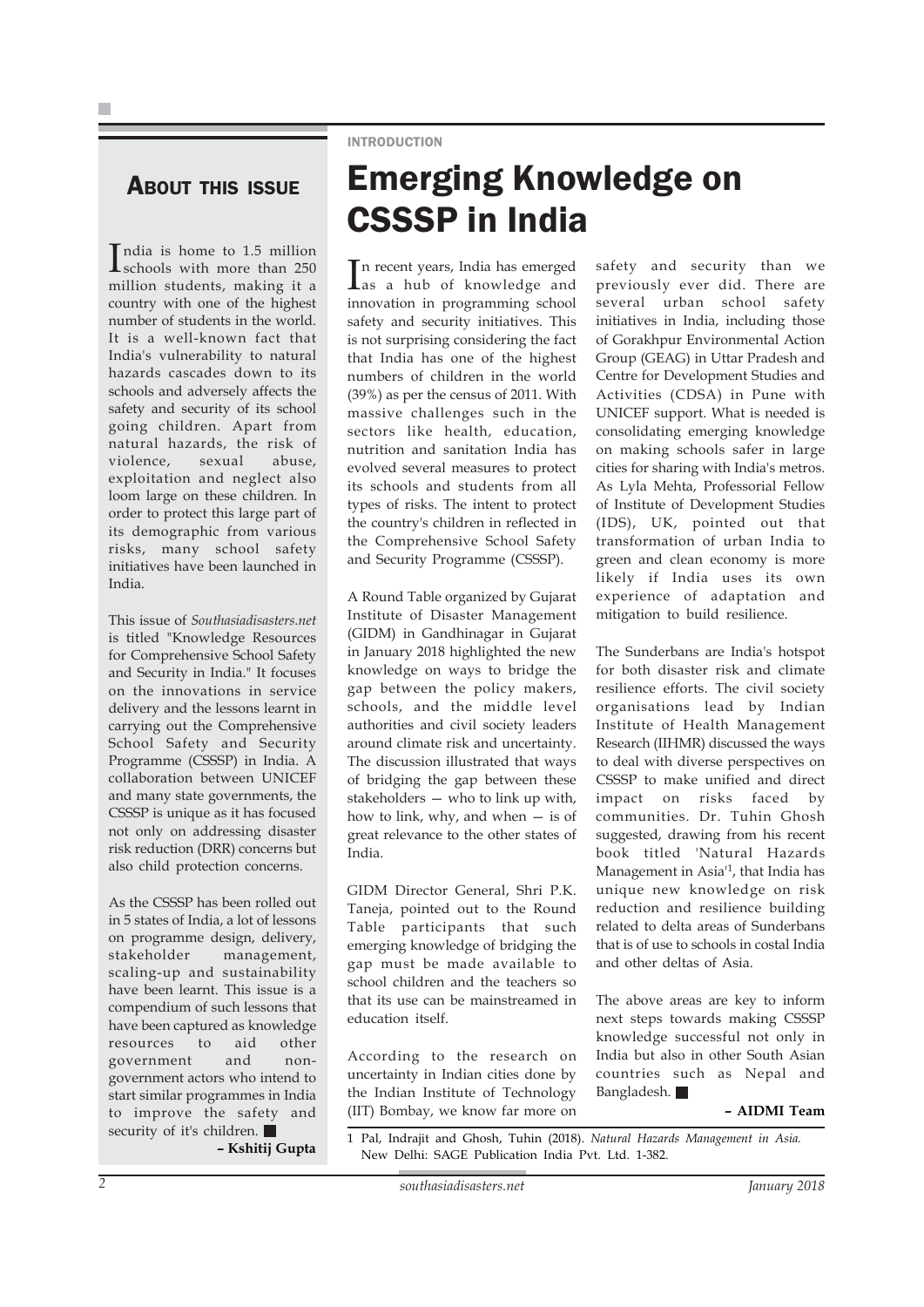MAKING NATIONAL DISASTER MANAGEMENT PLAN WORKS

# Comprehensive School Safety and Security Programme: Legislative Framework and Further Actions



*State Level Workshop on Making Schools Safer in Uttar Pradesh, October 17, 2017.*

Tow to make National Disaster Management Plan (NDMP) work on the ground at the community level? One of the important steps is to start at school level. Comprehensive School Safety and Security Programme (CSSSP) has been designed and developed, aiming to make 15 lakh schools in India safe. AIDMI and UNICEF are taking initiatives with various programs and activities, including shaping and spreading the concept of School safety and Security.

Regarding to legislative framework, different Ministries of Government of India have issued and established guidelines or advisory boards regarding to School safety and security of schools, which has greatly assisted the implementation of CSSSP. To name a few, Ministry of Human Development established Advisory Board on Corporal Punishment in schools in March 2014, which is fairly widespread and includes activities on different aspects of CSSSP. The Central Board of Secondary Education focused on School Bus as a useful start for school-level activities in School Safety Programs for students in March 2017.

The Ministry of Human Resource Development (HRD) developed a Guideline for state and district authorities on Safer Schools in October 2014. In December 2014, the Ministry also issued Standard Operating Procedures (SOPs) on dealing with terrorist attacks on schools. This SOPs is considered to be inclusive for schools guidelines.

| Guidelines/Instructions/Framework                                      | <b>Issued by Ministry</b>                 | <b>Effective day</b> |
|------------------------------------------------------------------------|-------------------------------------------|----------------------|
| Advisory Board on Corporal Punishment                                  | Ministry of Human Development             | March 2014           |
| School Bus                                                             | Central Board of Secondary Education      | March 2017           |
| Guideline for state and district authorities on<br>Safer Schools       | Ministry of Human Resource<br>Development | October 2014         |
| Standard Operating Procedures (SOPs) to deal<br>with terrorist attacks | Ministry of Human Resource<br>Development | December 2014        |
| Guidelines on food safety and hygiene for<br>school kitchens           | Ministry of Human Resource<br>Development | February 2015        |

**Table 1: Below is the Summary Table of Guidelines and Boards**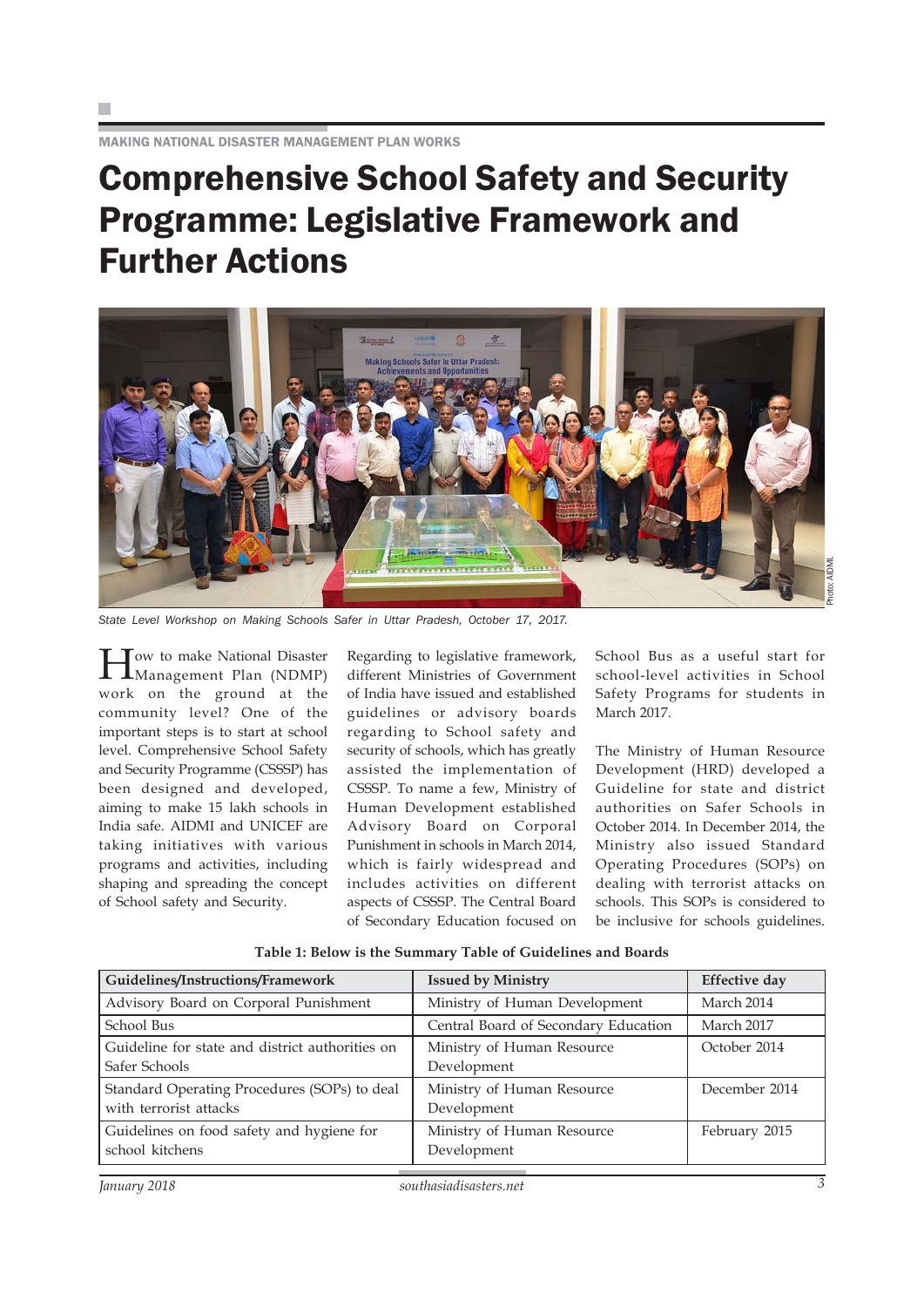In February 2015, Guidelines on Food safety and hygiene for schools kitchens under Child Day Meal Scheme was also developed by the Ministry to covers nutrition and safety aspects of schools

Towards this end, here are some points to be noted in CSSSP:

- 1. Ministry of Human Resource Development (HRD) must take a greater role in developing and advancing the concept of CSSSP.
- 2. The 13<sup>th</sup> Formation Day of India organized by National Disaster Management Authority (NDMA) witnessed a veritable gathering of key stakeholders who deliberated upon the key activities to be embedded in the CSSSP processes of the country. Among the key themes discussed were the challenges of lack of skills among teachers and students on topics of school safety and security.
- 3. Affirmative action is important to make education become inclusive and equal, but to what degree, the state authorities have to define it and take this ahead in DRR activities. A more focus on girl child in mock drills, for example, is one step ahead. Specific roles of disabled children in awareness raising campaigns is another step forward. Similarly, the role of media to comprise different



Photo: AIDMI.

*State Level Workshop on Making Schools Safer in Gujarat, November 7, 2017.*

perspectives needs to be leveraged.

- 4. The school bus is an indispensable asset for schools as it helps students to commute from home to school and then back again. However, the legal liability in case of untoward incidents is not clear, making these buses extremely unsafe for the students when travelling.
- 5. Are we missing "Safety as a medium" of DRR learning at schools? There is an opportunity to teach math's through mock drills and geography through hazard assessments. At some points, safety as a medium must come in. In this regard, schoolto-school exchange is important.



*State Level Workshop on Making Schools Safer in Andhra Pradesh, December 19, 2017.*

6. Role of Members of Parliaments is crucial in making schools safe. Each MP can have a review of the performance of private and public schools -in their agenda in making the students safe.

7. Information security is another important aspect. Children are more and more exposed to the Internet and virtual games. Without the supervision of adults, this can lead to different problems ranging from a neglect of studies to sexual and physical abuse along with anxiety and depression.

8. 'Gender' must be included in CSSSP. Safety of Girl Children is key and essential Women and Child Development Department must take a lead role to ensure gender based safety and security.

Some initial work on CSSSP has been successfully done in Kashmir, and there are clear indications that it is possible to upscale and broaden the CSSSP across India.

The time has come for State Disaster Management Authority (SDMA) and State Education Departments to find ways to design and develop CSSSP for 2018.  $\blacksquare$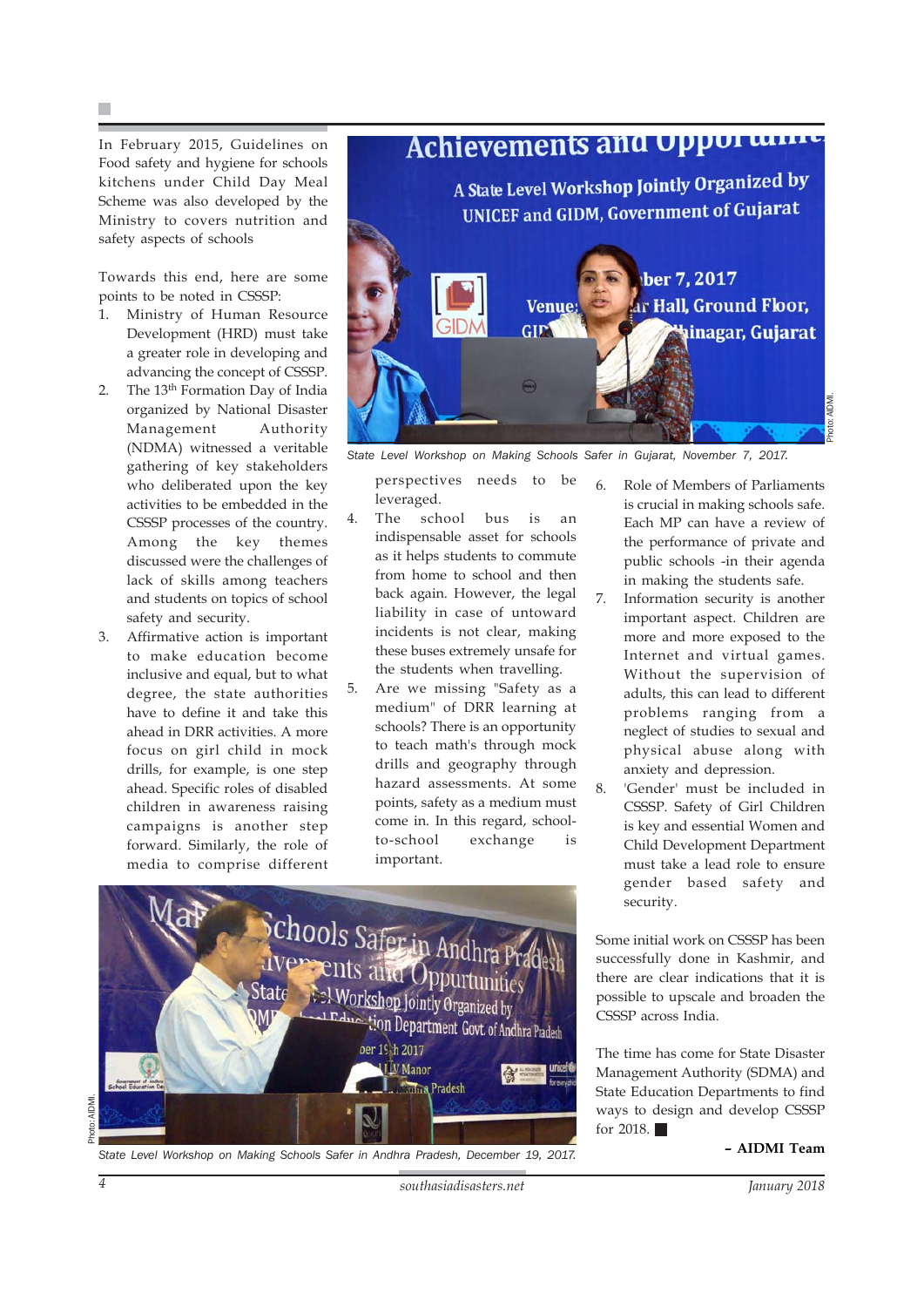IMPLEMENTING ASIA REGIONAL PLAN FOR DISASTER RISK REDUCTION

### India and ASEAN: Partners in Making Asia Safer



**ASEAN INDIA Pravasi Bharatiya Divas** 6-7 JANUARY 2018 MARINA BAY SANDS | SINGAPORE



The partnership between India and the Association of Southeast Asian Nations (ASEAN) is critical for realizing the vision of the Asia Regional Plan for Disaster Risk Reduction that is guiding implementations of Sendai Framework. The idea of such a partnership and its details are hoped were taken up at the recently help Pravasi Bhartiya Diwas celebrated in Singapore on January 6-7, 2018. Similarly, AIDMI hopes has taken up at Indo-ASEAN Commemorative Summit, held on January 25, 2018 in Delhi.

Pravasi Bharatiya Divas is one of the most important annual celebrations organized by the government of India to commemorate the achievements and goodwill of the Indian diaspora across the world.

The Indo-ASEAN Commemorative Summit consolidated the 25 year old partnership between India and ASEAN as well as celebrated the millennia old human, maritime, cultural, commercial and religious bonds between the people of India and those of the ASEAN nations.

The Asia Regional Plan (ARP) for Disaster Risk Reduction (DRR) was accepted and launched at Asian Ministerial Conference on Disaster Risk Reduction (AMCDRR) in Delhi in India, November 2016, under the leadership of Shri Kiren Rijiju, Union Minister of State for Home Affairs of India who is now energetically championing the implementation of ARP.

International Strategy for Disaster Reduction (ISDR) of the United Nations from Bangkok office is monitoring and facilitating the implementation of ARP. An Asia that is resilient to disaster and climate risks would be immensely beneficial for both India and the ASEAN countries. As Asian economies scale newer rates of growth, it is important to protect that prosperity from the ravages of disasters. The partnership between India and ASEAN not only has the potential of making Asia resilient but also the potential of firmly putting its economies on a path to green growth and sustainability.

Apart from the obvious economic ties of trade, investment and business, India and ASEAN also share strong cultural and social links. Leveraging these links can offer co-benefits to both the parties at substantially lesser costs. All these factors have poised India and ASEAN to shape the future of economic prosperity and human progress in Asia.

The following are India's key five DRR Achievements:

- National Disaster Management Plan of India is in line with Sendai Framework for Disaster Risk Reduction.
- Disaster Management Guidelines for more than 25 disasters and cross cutting issues such as in school safety and CCDRR with UNICEF support.
- Disaster Management Plans at National, State, District and subdistrict level such as in Assam.
- Well trained and well equipped National and State Disaster Response Forces such as in Andhra Pradesh.
- State of the art Emergency Operation Centres at all levels such as in Gujarat.

ASEAN's key five DRR achievements include:

- ASEAN Committee on Disaster Management (ACDM) for regional activity.
- ASEAN Agreement on Disaster Management and Emergency Response (AADMER) for joint action.
- ASEAN Vision 2025 on Disaster Management for direction.
- ASEAN Coordinating Centre for Humanitarian Assistance on Disaster Management (AHA Centre) for response.
- ASEAN Regional Forum (ARF) for dialogue and informing decisions.

Singapore has a keen interest in national security (which includes making schools safer); promoting (and protecting from disaster and climate risk) trade and industry; and collaborative foreign affairs (including responding in humanitarian crisis).

India is keen to promote (and protect investments and assets) in shipping, transport and highways; show case Assam and North East as a destination for investment (and make such investment safe from disaster and climate risks); and invite investments in rapidly growing coastal economy of Andhra Pradesh (that is climate and disaster risk resilient).

What India and ASEAN can jointly take up as key areas for cutting edge action under ARP are: one, finding ways to address the increasing challenges of disaster related displacement in Asia; two, using digital technology to develop comprehensive school safety and security programme for Asia; three, encouraging local leaders to initiate local disaster risk reduction planning to reduce the loss of life and livelihoods in Asia; and four, ensure system wide penetration of risk transfer and insurance in Asia.

India's Foreign Minister Smt. Sushma Swaraj and Singapore's Deputy Prime Minister Shri Teo Chee Hean have played their historic roles in making Asia safer and more prosperous at these two events. **– AIDMI Team**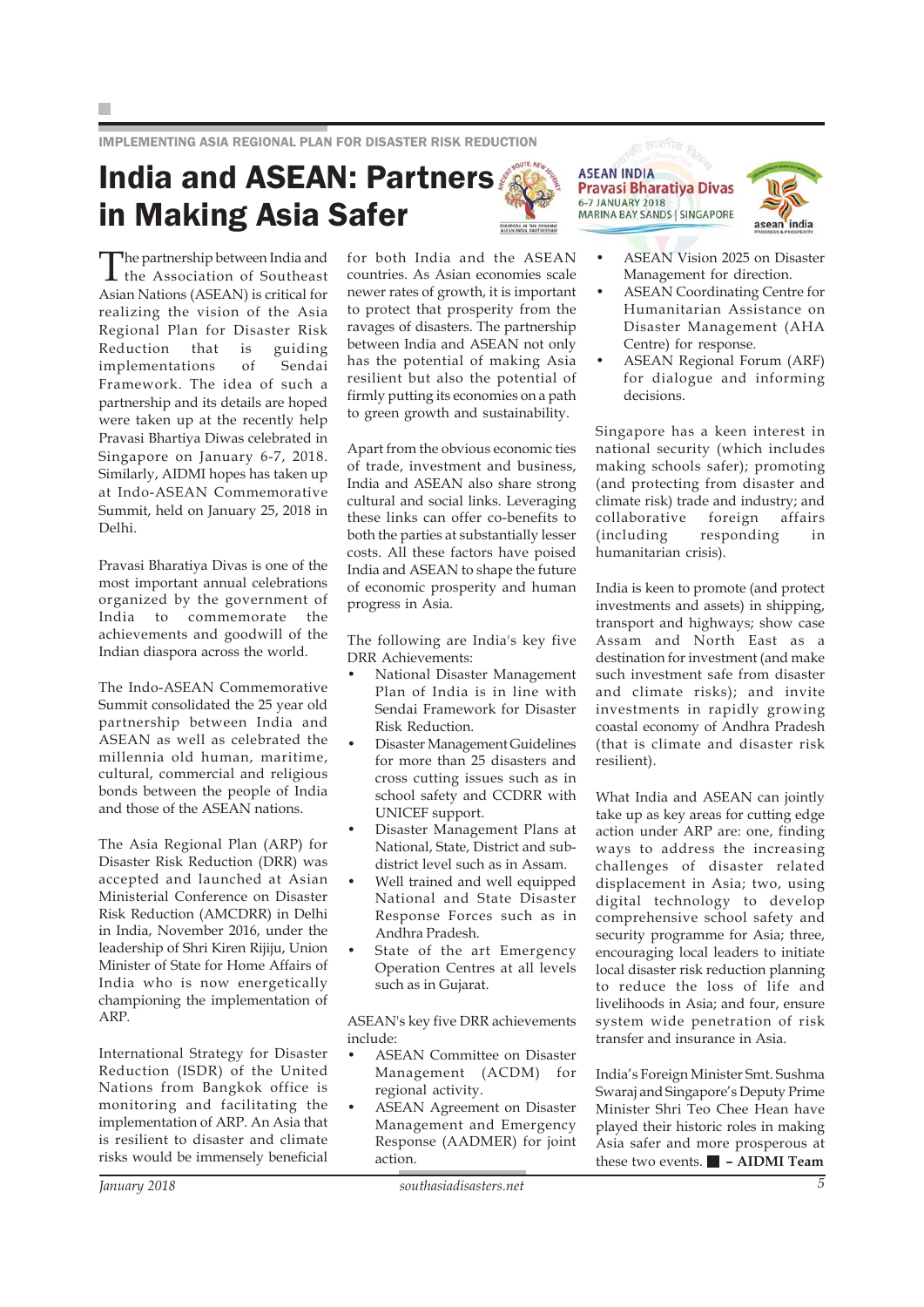IMPLEMENTING NATIONAL DISASTER MANAGEMENT PLAN OF INDIA

## Risk Reduction Opportunities for Indian Cities

Cities in India offer the biggest<br>
and best opportunity implement risk reduction and resilience building measures as envisaged in the National Disaster Management Plan (NDMP) of Government of India as launched in June 2016.

Since 2001, the All India Disaster Mitigation Institute (AIDMI) has worked in at least 65 cities from 16 states and 2 union territories of India. The activities include emergency management exercises, community consultations, participatory risk assessments, school safety audit, hospital fire safety audit, capacity building activities through trainings, demonstrations and mock-drills; advocacy through round tables; community researches; gender studies.

In addition AIDMI has worked on information dissemination; participatory shelter and urban school reconstruction activities; restoration of city livelihoods; micro-finance to businesses and risk transfer initiatives of slum dwellers. Several city drought management plans are made and in cases area based disaster risk reduction has also been taken up for special sectors as slums or *dargah* or temples. These activities support slum areas and the urban poor from marginalised communities.

The following is an overview of selected opportunities.

• Building Urban Resilience: 8th South-South Citizenry Based Development sub-Academy (SSCBDA), Ahmedabad, January 2016 by AIDMI suggested that city-to-city risk reduction is the best and most cost effective measure of collective widescale risk reduction in India. Cities learns from other cities rapidly and concretely.

- Risk Transfer and Insurance: Demand Survey for Disaster Microinsurance in Guwahati in Assam, Puri in Odisha, and Cuddalore in Tamil Nadu, January 2016.
- City Disaster Management Plans: 45 city and district disaster management plans with NDMA, ASDMA, BSDMA, OSDMA and Government of Jammu & Kashmir. Through these efforts it has been learnt that it is the process of such planning that is far more important than the actual final one-time top-down product.
	- City Wide Emergency Management Exercises (EMEx) is a key to urban disaster preparedness and planning. In this "area based approach" is for more effective when focus is on excluded groups and risk hotspots in cities.
- AIDMI with ASDMA conducted a Guwahati City-level review study on flood risk management. The study reviewd 25 key Guwahati focused documents of last 10 years to list out key recomendations for Guwahati city specific flood risk management.
- 624 schools have been audited from 14 Urban Areas - 8 States/ UTs indicated that's schools in cities are fore-runners of disaster risk preparedness at school level as well as at home.
- Urban Small Businesses clearly indicated that citizens and private sector are keen to take action, put in time, and in cases resources to reduce risks they face with Disaster Insurance.
- In the end one of the lowest hanging fruit of NDMP is urban risk reduction.



In conducting the above mentioned work, AIDMI has developed and refined tools and methods that are of use to NDMP implementation process at the national and state level, such as Risk Review Tool for Urban Basic Services; Metro Flood Management Tool; Local Urban Employment Resilience Index; Resilient Ward Index; and Integrated City Risk Reduction Tool.

Time has come for Indian cities to becomes engines of disaster risk reduction activities.  $\blacksquare$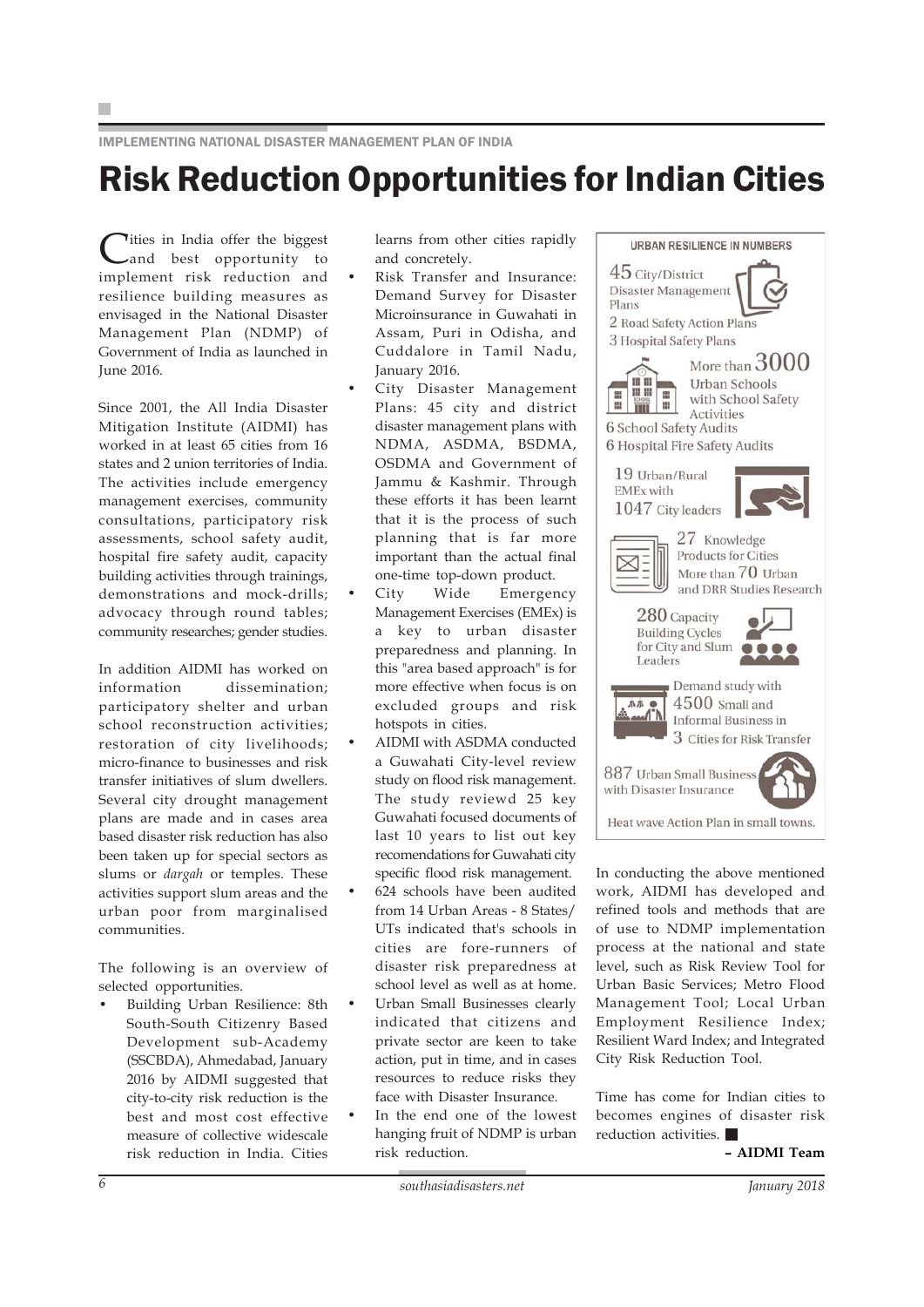#### AFTER COP23 BONN

# Shaping Green Climate Fund Policies

The Green Climate Fund (GCF) is dynamic and evolving. After COP 23 in Bonn, Germany, what are the **best ways to keep the GCF relevant and responsive?** Three new and updated policies of GCF have been put up for public comments, viz. Environmental and Social Management System; Indigenous People's Policy; and Gender Equality and Social Inclusion Policy and Action Plan. These three policies represent the first attempt to align GCF more directly with COP 23 Bonn outcomes.

Since 1995, the All India Disaster Mitigation Institute (AIDMI), has worked on integrating disaster risk with climate risk to engender resilient development. The following comments on all three policies have been made drawing from AIDMI's work in 65 cities and 89 districts in India to Integrate Disaster Risk Reduction with Climate Change Adaptation since Intergovernmental Panel on Climate Change (IPCC) SREX report on Managing the Risks of Extreme Events and Disasters to Advance Climate Change Adaptation in 2012. These comments also draw from over seven years of pioneering work of Climate and Development Knowledge Network (CDKN) in India. These comments are divided into four areas meant to shape the evolution of GCF into an effective and transformative global agent of green transformation.

One, there is a need to give more focus on the **sub-national initiatives**—may it be environmental and social policy or gender policy as it is these initiatives that make a major difference in the lives of the people and their daily incomes.

Two, a greater focus is required on the **urban risks faced by women** and the girl child because such risks can be addressed and contained faster in the existing settlement and community patterns.

Three, investment must be made in **supporting initiatives around heatwave—either through focussing on farmers in** *tribal* **areas or women street vendors in cities**—as this is one of the fastest growing hazards and can be tamed with cost effective multi-purpose initiatives.

Four, a **direct focus on the loss and damage caused by floods and heavy rains** is needed. This is important because the unprecedented floods of 2017 affected the lives of over 35 million Indian citizens. Therefore, social and environment policies should adequately focus on and address the risks of flood and heavy rains related loss and damage.

In 2016 AIDMI, with CDKN support, held a series of local consultations after Paris Agreement—with groups of women, *tribals*, youth, corporate leaders, coastal farmers and state authorities—to consolidate what are the achievements of Nationally Determined Contributions (NDCs) and what are the opportunities that lie ahead. Through the course of these consultations, the above mentioned four areas came up in addition to ecosystem driven agriculture, sustainable forestry and diversified urban transportation related opportunities for GCF. The findings were offered to Niti Aayog within India and to a wide range of donors including the European Union and DFID, UK.

Civil Society Organisation (CSO) can give more detailed inputs in this process drawing from COP 23 Bonn achievements as well as play an active role in facilitating the use and implementation of these policies in GCF day-to-day work. CSOs can hold policy events with key partners among the women's groups and *tribal* leadership; organise capacity trainings on environmental and social policies; and develop pilots in schools and hospitals and offices or districts.

We have caused climate change and it is up to us to shape GCF policies in a way that will transform the development path ahead.



*January 2018 southasiadisasters.net 7*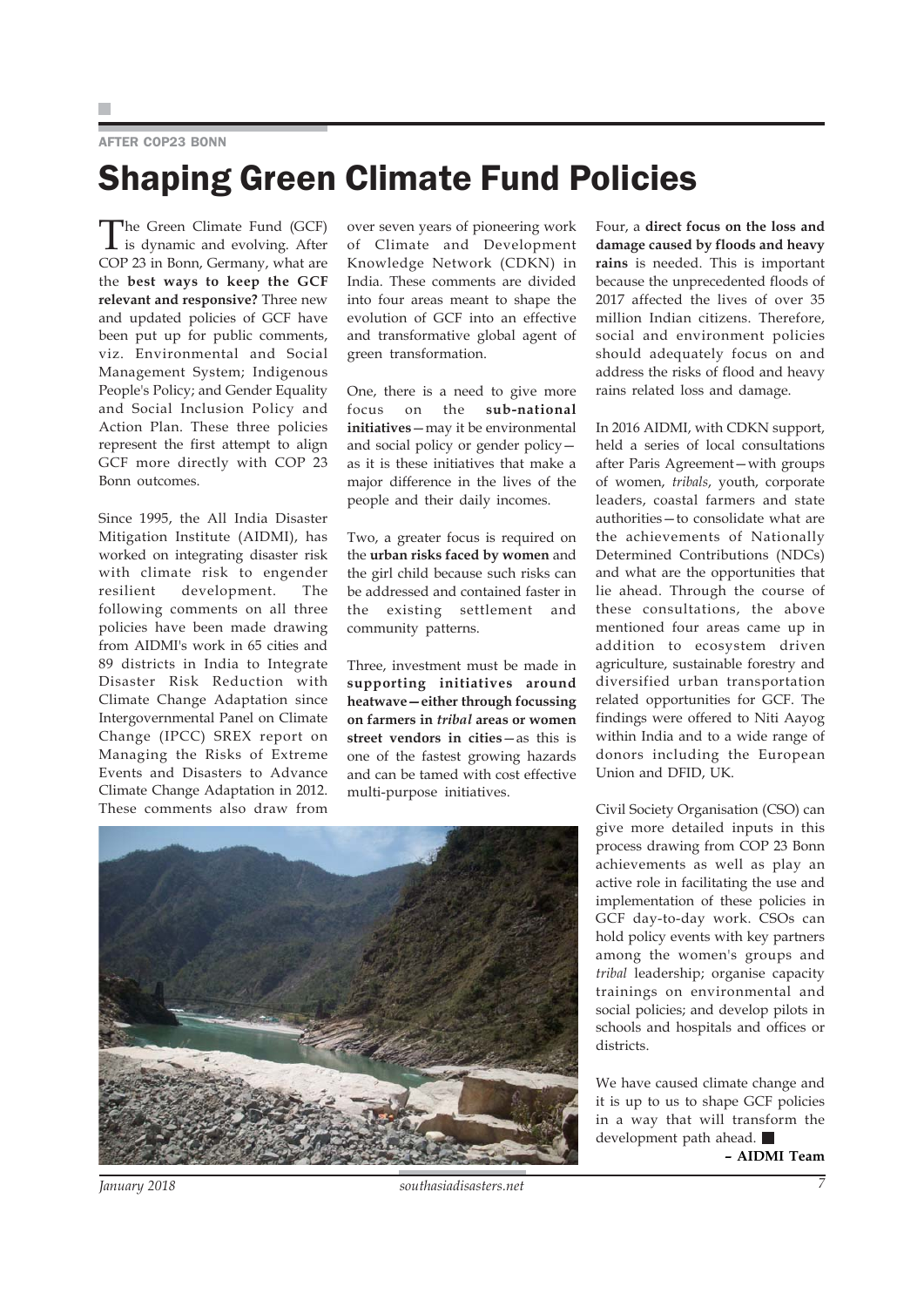#### IMPLEMENTING ARP FOR DRR

### Regional Capacity Development: Five Action Areas

sia's regional capacity must be<br>urgently enhanced to  $\mathbf{L}$ urgently implement Asian Regional Plan (ARP) for Disaster Risk Reduction (DRR) better and faster. The following are some of the key areas that have emerged from the recent South Asia Disaster Report (SADR) 2016 published by Duryog Nivaran (DN) and focus on the principle and practice of *Build Back Better (BBB)*.



Photo: Duryog Nivaran. Durvog

> Limited Sources of Funding for CSOs Firstly, there is limited direct investment by donors and authorities in local civil society organisations (CSOs) in the region. According to the State of Civil Society Report (2015) published by Civicus Global Alliance it was found that only about 1% of all official aid, and an even smaller portion of humanitarian assistance, goes directly to the global south or to CSOs working at local level.

It is these organisations that reach out to communities and local institutions; it is these organisations that innovate and invent; and it is these organisations that leverage social capital of the victim and at risk communities. They are also the first responders and take the greatest risks. With adequate financial support from donors, local organisations in the urban and rural, as well as desert and delta areas of India can turn the many social challenges of this country into opportunities for transformation.

Investing in local organisation capacity is paramount in South Asia. For, a lot of donors cite the lack of trained manpower as one of the greatest challenges in providing funding to front line NGOs and CSOs. Given the potential for transformation and disruptive social change that such CSOs hold, perhaps it is time to fund capacity development for such organizations.

The Need for Resilient Water Resources Secondly, big dams in Asia can be a serious threat. On September 20, 2017, a Rs. 389 crores dam near Bhagalpur in Bihar collapsed 24 hours before its inauguration by the Chief Minister of the state.

This incident has raised grave concerns about the status of safety and security of these dams in the region.

South Asia actually has a lot of potential for hydropower. More than

400 dams are planned or under construction China, India, Nepal, Pakistan and Bhutan. As the region is geologically young the potential for earthquakes is heightened. Earthquakes pose considerable risk to dam infrastructure and downstream communities.1

The existing dams in India and other South Asian countries need to be audited for their safety, retrofitted for their sustainability and also be debated upon for their suitability. Towards this end, a lot of capacity building is required not only for dams but other water resources as well as for the larger agricultural sector in South Asia for effective disaster risk reduction. What is missing is what can be called microhistory of risk in water and agriculture sector.

#### The Role of Faith Based **Organizations**

Thirdly, given the hold of religion over the masses in the global South and South Asia in particular, Faith Based Organizations (FBOs) have a big role to play to Build Back Better (BBB) in South Asia.

At a recent Asia Pacific wide event attended by over 100 leaders in Colombo titled: Localizing Response to Humanitarian Need: The Role of Religious and Faith-based Organisations demanded more investment in building capacity for inter-faith humanitarian action so as to reach the victims effectively and urgently not only after a disaster but

1 Earthquakes, Dams and Water in South Asia, http://www.futuredirections.org.au/publication/earthquakes-damswater-south-asia/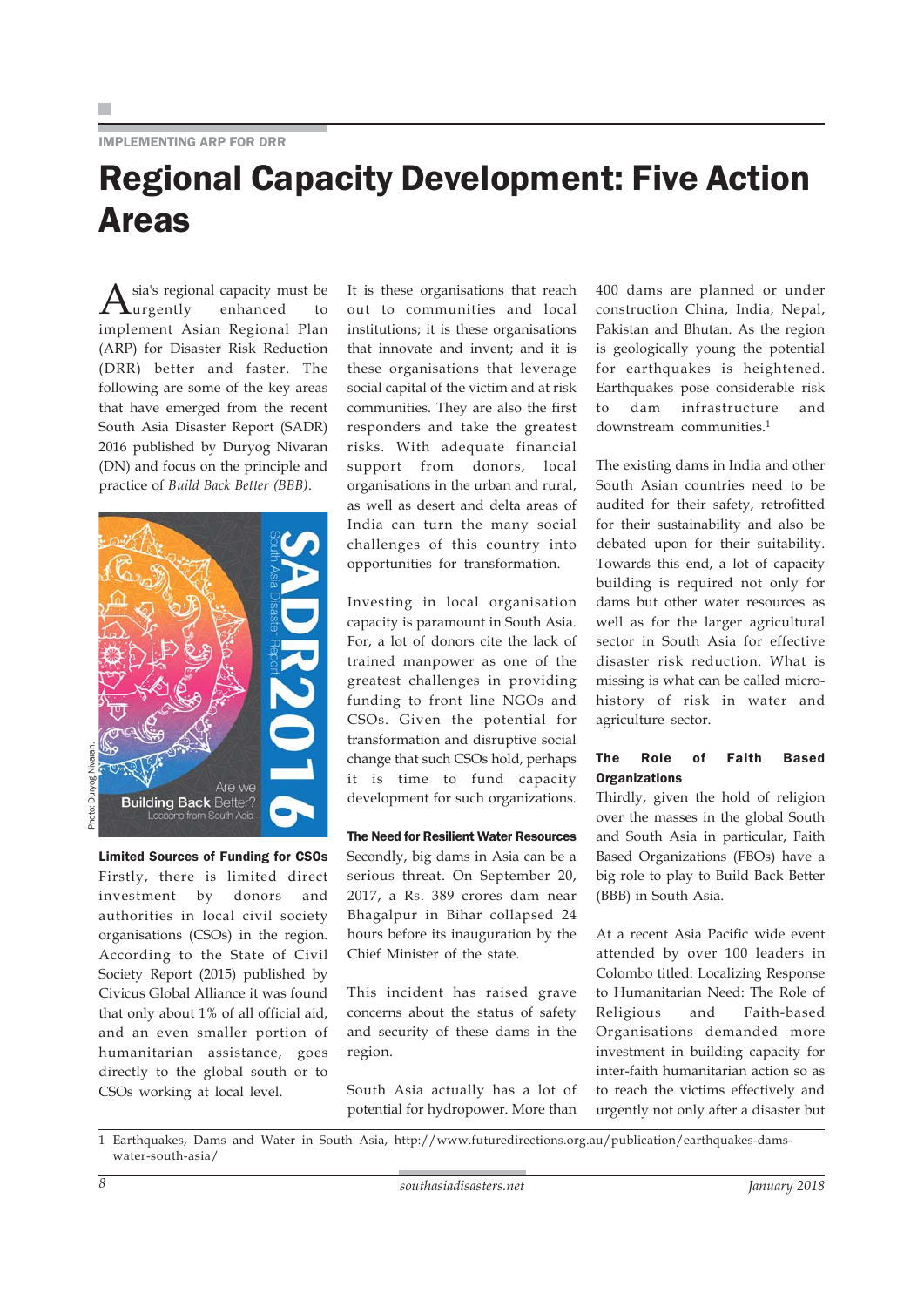

also between two disasters. Work of CARITAS Nepal in earthquake recovery was presented at the above event and it showed that inter-faith work can reach out to **all** at risk.

#### Promoting Lateral Learning for DRR

Fourthly, there is limited investment in learning, from ongoing DRR activities in South Asia, especially learning among highly motivated learners and practitioners who may be from the civil society or local authorities. Also learning at scale remains a challenge in South Asia. Asia Pacific Network (APN) has initiated learning activities around climate risk in the region. Similarly, the work of Saleemul Huq in delta areas in Bangladesh also shows that investment in local capacity to learn has large and long term gains for the communities. In fact there is an increasing demand from Africa to learn from Indian and the South Asian experience as the above photo shows the intern from Africa at AIDMI learning local DRR planning.

#### Sustainable Livelihoods in the face of changing Technology

Fifthly, there is a need to reconcile livelihoods in South Asia, especially the non-skilled one's with pace of

technology change and automation. The nature of work—employment and livelihoods—are going to rapidly change worldwide with the rise of robotics and digital economy and "block chain" as well as deskilling and de-capitalisations of work at the lowest level of income in almost all countries in Asia. Efforts are needed to not only build capacity to restore livelihoods and work but in fact to take a leap ahead into the future of just and decent work after a disaster.

H.E. Paolo Gentiloni, Honorable Prime Minister of Italy in his recent visit to India in October 2017 mentioned new thrust to Italy, The EU, and India agenda. He emphasised to build capacity of India in such a way that it can lead several, if not many, Asian countries to face global challenges of risk reduction and resilience building.

By addressing the aforementioned five areas, India and South Asia can indeed lead the way in tackling the challenges of risk and resilience for others to emulate.



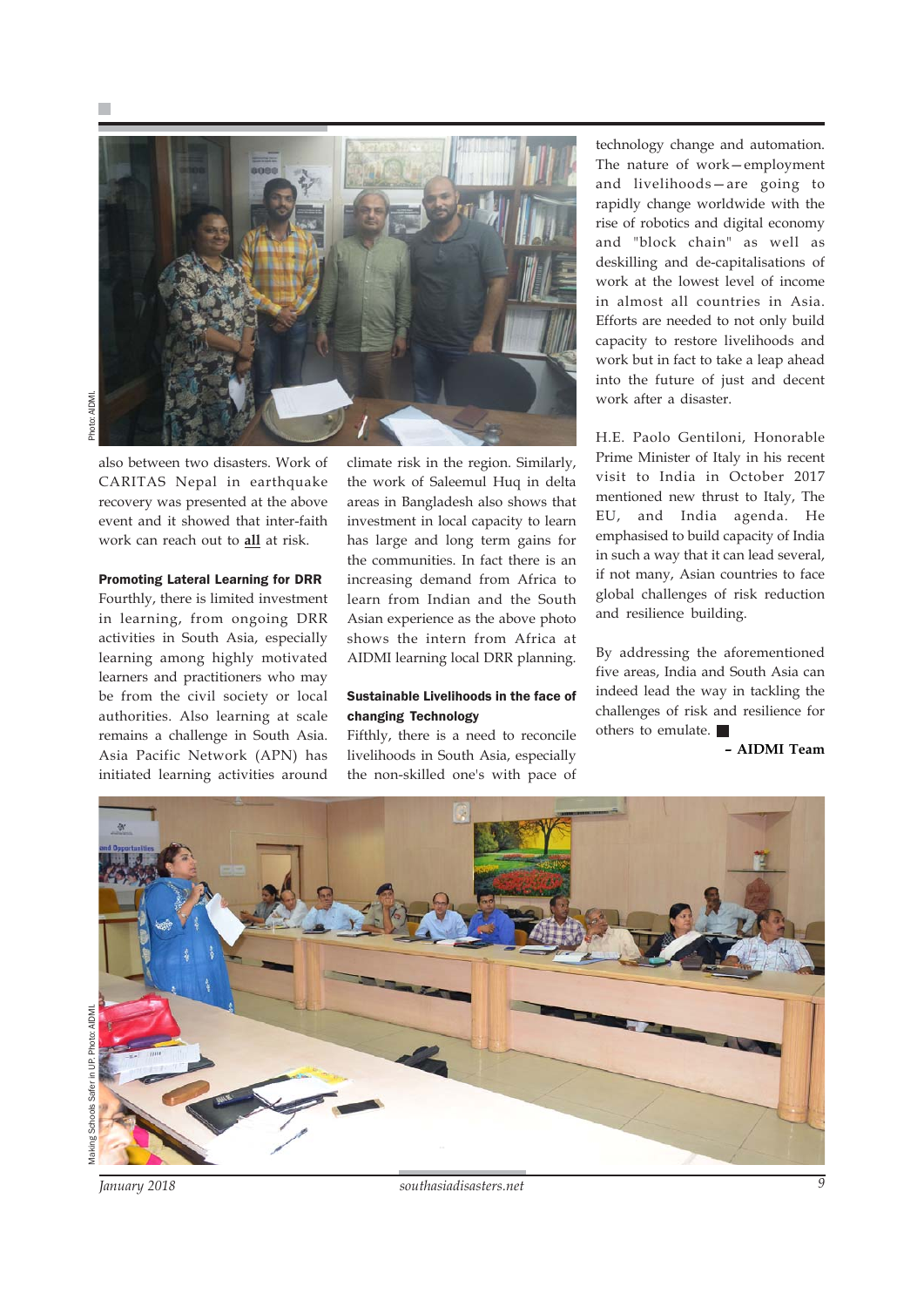## Financing Integrated Governance of Risks

Financing integration of disaster and climate risk governance ought to be on COP 23 Bonn agenda.

Financing for disaster risk reduction and climate change adaptation cannot be two separate activities anymore. They need to be integrated with each other now. India initiated such integration in its INDCs and after the COP 21 Paris Agreement. This integration continues to rank high on the Government of India's agenda.

At the AMCDRR in Delhi in November 2016, Sam Bickersteth of CDKN chaired a key panel on "Integrated DRR, Response to Climate Change and Sustainable Development" which developed clear understanding and consensus on the advantages of such integration of risk governance in the Asian context.

The South Asia Disaster Report 2016 by Duryog Nivaran, which focuses on Building Back Better, argues that integration of DRR with CCA in disaster recovery process is important and possible in South Asia.

COP 23 in Bonn is one of the most important global policy events that encourages a wide range of actors to move ahead in reducing the negative impact of climate change on human life and nature.



COP 23 Bonn agenda is aimed at finding ways to improve and expedite financing climate change actions. However, the agenda does not directly pick up on integration between disaster and climate risk. A lot of effort is invested in understanding risks—scientific technological, or economic—but little effort is invested on integrated governance of risk across all levels.

The recent publication titled Disaster Risk Governance in India and Cross Cutting Issues edited by Indrajit Pal and Rajib Shaw (http://www.springer.com/ in/book/9789811033094) offers some of the reasons for such integration.

The book offers a much needed balance between theory and practice of disaster risk governance in India. The evidence and actions that flow are of interest and use to COP 23 Bonn agenda.

Rarely before has such quality of data, research, conceptual work and practical cases on risk governance have been brought between the covers of a single book.

Drawing from the book and AIDMI's work on risk reduction and resilience building as a central element of local planning the following items can be taken up on COP 23 Bonn agenda.

First, it is important to develop national perspectives based on but not limited to global values and international efforts to move towards a green and clean economy. This will be a transformation agenda and each nation will select what Erik Olin Wright in his book titled, "Envisioning Real Utopias<sup>1</sup> calls "ruptural" or "intersitial" or "symbiotic" transformation. Such national perspectives will make financing more demand based.

Second, sub-national implementation processes are critical for this integration. Road corridors in Bangladesh, Wind parks in Sri Lanka, rupee linked bonds in India, or urban public transport in China are some examples where financing of such integration can take place with focus on sub-national processes.

*'Local people in marginal environments such as drylands, wetlands and vulnerable coastal regions deal with disaster and climatic shocks regularly. Integrating disaster and climate governance and financing with long term development goals is the only way to help improve the wellbeing and life chances of poor people in marginal environments."*

**– Prof Lyla Mehta,** project leader of Research Council of Norway funded project on climate change, uncertainty and transformation.

Chetan Vaidya, ex-director of School of Planning and Architecture, Delhi, has often said that urban areas are a good spot to start with such financing.

Third, linking risk governance with development—urban, post-disaster, delta and desert areas—across not only forestry and environment but across all sectors of economy is now most urgent.

Fourth, climate related knowledge and lessons integrated in school safety activities in order to make our children prepared against climate risks.

In Andhra Pradesh in India the authorities have initiated such integration with the support from UNICEF and UNDP in its DRR Road Map. Financing such Road Maps, including in another state, Bihar, remain a challenge.

Perhaps such financing of integrated risk governance can help address what Asian Development Bank calls nexus of urbanisation, development, environment and unemployment in Asia. But this is not to say that what Jyoti Sharma calls "neoliberal trap" should not be avoided by such financing.

Time has come for the participants of COP 23 Bonn to be (as Wilton S. Dillion, cultural anthropologist and senior scholar emeritus at Smithsonian Institution in the USA calls) "loose, playful, and responsible" and not to be too burdened with the "business case" for such integration alone.

**– AIDMI Team**

| ıger | 1 http://citeseerx.ist.psu.edu/viewdoc/<br>download?doi=10.1.1.152.6099&rep=rep1&type=pdf |
|------|-------------------------------------------------------------------------------------------|
|------|-------------------------------------------------------------------------------------------|

*10 southasiadisasters.net January 2018*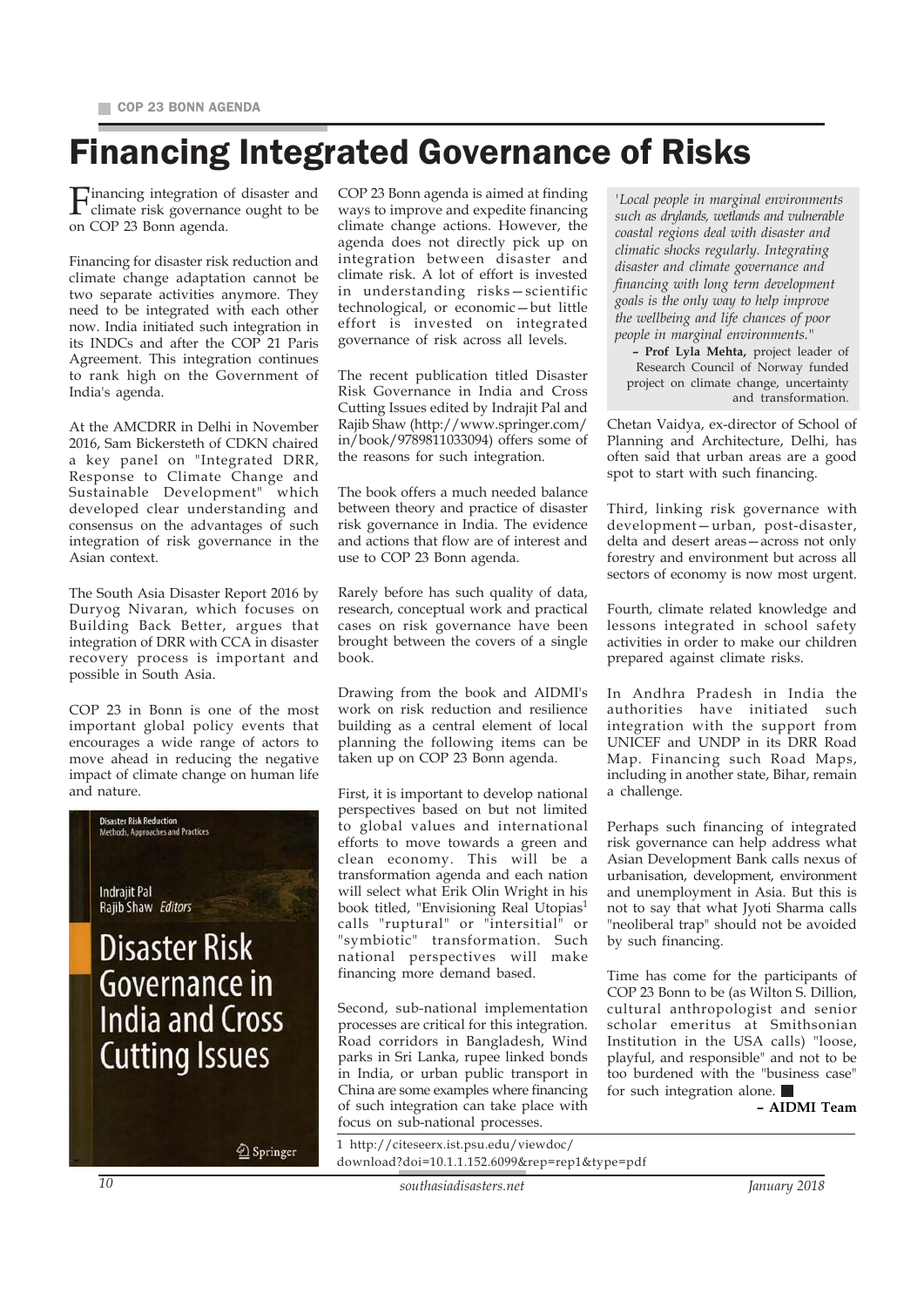CHILDREN AND CLIMATE CHANGE

### WMO, Climate Change and Children: A View



It was Paris, 2015, when more than<br>150 World Leaders came to 22nd t was Paris, 2015, when more than Conference of the Parties, all with a common message. It was time to act to combat climate change. This gathering was unprecedented, having this many Heads of State speak on one day about one issue. All had witnessed the costly impacts of increasing frequency and intensity of weather and climate extremes, having devastating consequences for the health and safety of people, national economies, food and water security, and their ebbing capacity to cope with these extremes. They spoke of the need to act today and onwards to safeguard humanity by mitigating and adapting to these threats, especially for the most vulnerable and often least equipped, women and children, and the unborn.

Extreme events, including heat waves, tropical cyclones, monsoons, floods, droughts and wildfires account for 80% of the world's natural disasters. According to the World Meteorological Organization (WMO), annual damage costs are spiraling into the 100's of billions annually, and these extremes are expected to occur with even greater frequency and intensity as greenhouse gases continue to rise. For more than half of the world's population living in coastal communities, risks are escalating due to sea-level rise caused by melting of the world's glaciers and ice sheets, and thermal expansion of the world's oceans; other indicators of a warming climate.

While nations have uneven capacity to cope, disasters also impact people

differently. Women and children generally have higher vulnerability and exposure to hydro meteorological risks and are often least prepared to deal with their consequences, with coping capacity affected by physiological, social and cultural influences. Children can be more vulnerable to these dangers depending on their physical development, their understanding of the dangers, time of day, being together in school or delays in their education awaiting rebuilding of schools post disaster.

The WMO plays an important role in arming humanity with foresight and know-how to adapt to climate change. It is a specialized agency of the UN, formed to facilitate worldwide cooperation on monitoring and predicting changes